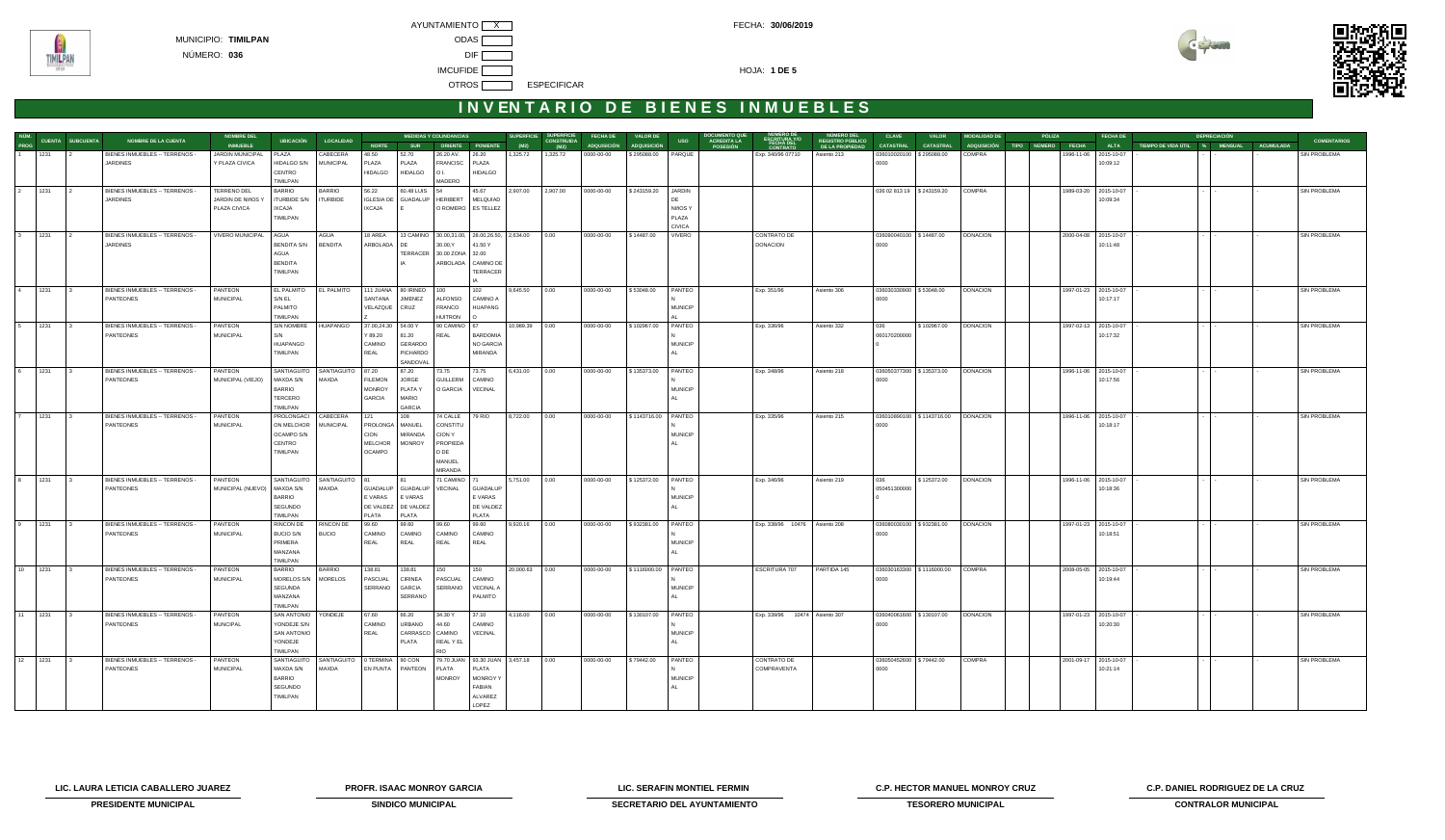MUNICIPIO: **TIMILPAN** ODAS [

**TIMILPAN** 



# **INVENTARIO DE BIENES INMUEBLES**

| NÚM<br>PROG CUENTA SUBCUENTA<br>13 1231 4 B | NOMBRE DE LA CUENTA            | <b>NOMBRE DEL</b>     | <b>UBICACIÓN</b>           | <b>LOCALIDAD</b> |                           |                                  | <b>MEDIDAS Y COLINDANCIAS</b>     |                                     |                          | SUPERFICIE SUPERFICIE<br>CONSTRUIDA | FECHA DE           | <b>VALOR DE</b>      | <b>USO</b>             | <b>DOCUMENTO QUE</b><br>NUMERO DE<br>ESCRITURA Y/O<br>FECHA DEL<br>CONTRATO<br><b>ACREDITA LA</b> | NÚMERO DEL<br>REGISTRO PÚBLICO | <b>CLAVE</b>            | VALOR                    | <b>MODALIDAD DE</b>                   | PÓLIZA                        |                       | <b>FECHA DE</b> |                               | <b>DEPRECIACIÓN</b> |                  | <b>COMENTARIOS</b>  |
|---------------------------------------------|--------------------------------|-----------------------|----------------------------|------------------|---------------------------|----------------------------------|-----------------------------------|-------------------------------------|--------------------------|-------------------------------------|--------------------|----------------------|------------------------|---------------------------------------------------------------------------------------------------|--------------------------------|-------------------------|--------------------------|---------------------------------------|-------------------------------|-----------------------|-----------------|-------------------------------|---------------------|------------------|---------------------|
|                                             |                                | <b>INMUEBLE</b>       |                            |                  | <b>NORTE</b>              | <b>SUR</b>                       |                                   | ORIENTE PONIENTE                    | (M2)                     | (M2)                                | <b>ADQUISICIÓN</b> | <b>ADQUISICIÓN</b>   |                        | POSESIÓN                                                                                          | <b>DE LA PROPIEDAD</b>         | CATASTRAL               | <b>CATASTRAL</b>         |                                       | ADQUISICIÓN TIPO NÚMERO FECHA |                       | <b>ALTA</b>     | TIEMPO DE VIDA ÚTIL % MENSUAL |                     | <b>ACUMULADA</b> |                     |
|                                             | BIENES INMUEBLES -- TERRENOS - | ESTANQUE PUBLICO      | CABECERA                   | CABECERA         | 15.47                     | 15.47 ELVIA 15.07                |                                   | 15.07 ELVIA 233.13                  |                          | 0.00                                | 0000-00-00         | \$243159.20          | ESTANQ                 |                                                                                                   |                                |                         | \$243159.20              |                                       |                               | 0000-00-00            | 2011-04-06      |                               |                     |                  | <b>SIN PROBLEMA</b> |
|                                             | PARQUES Y ZOOLOGICOS           |                       | MUNICIPAL<br>S/N SAN       | <b>MUNICIPAL</b> | <b>ROSARIO</b><br>GUZMAN  | OSORNIO                          | CRESCENC   OSORNIO<br><b>OIAN</b> |                                     |                          |                                     |                    |                      | PUBLICO                |                                                                                                   |                                |                         |                          |                                       |                               |                       | 11:11:49        |                               |                     |                  |                     |
|                                             |                                |                       | <b>ANDRES</b>              |                  |                           |                                  | CASTAñED                          |                                     |                          |                                     |                    |                      |                        |                                                                                                   |                                |                         |                          |                                       |                               |                       |                 |                               |                     |                  |                     |
|                                             |                                |                       | TIMILPAN                   |                  |                           |                                  |                                   |                                     |                          |                                     |                    |                      |                        |                                                                                                   |                                |                         |                          |                                       |                               |                       |                 |                               |                     |                  |                     |
| 14 1231                                     | BIENES INMUEBLES -- TERRENOS - | PARQUE                | CAMINO                     | RINCON DE        | 119                       | 214.50                           | 206.7                             |                                     | 177 CANAL 15,619.25 0.00 |                                     | 0000-00-00         | \$146662.00   PARQUE |                        | Exp. 337/96 00621                                                                                 | Asiento331                     | 036                     | \$146662.00              | <b>DONACION</b>                       |                               | 1997-02-13 2015-09-23 |                 |                               |                     |                  | SIN PROBLEMA        |
|                                             | PARQUES Y ZOOLOGICOS           | RECREATIVO (AGUA      | <b>VECINAL S/N</b>         | <b>BUCIO</b>     | MARTIN                    | MODESTO                          | CAMINO                            | DE AGUA                             |                          |                                     |                    |                      |                        |                                                                                                   |                                | 080340400000            |                          |                                       |                               |                       | 10:03:06        |                               |                     |                  |                     |
|                                             |                                | CALIENTE)             | SEGUNDA                    |                  | PEREZ                     | ALCANTAR VECINAL Y               |                                   |                                     |                          |                                     |                    |                      |                        |                                                                                                   |                                |                         |                          |                                       |                               |                       |                 |                               |                     |                  |                     |
|                                             |                                |                       | MANZANA                    |                  | VELAZQUE                  |                                  | CAMINO                            |                                     |                          |                                     |                    |                      |                        |                                                                                                   |                                |                         |                          |                                       |                               |                       |                 |                               |                     |                  |                     |
|                                             |                                |                       | TIMILPAN                   |                  |                           | RIGOBERT                         | REAL                              |                                     |                          |                                     |                    |                      |                        |                                                                                                   |                                |                         |                          |                                       |                               |                       |                 |                               |                     |                  |                     |
|                                             |                                |                       |                            |                  |                           | O MONROY<br>Y PEDRO              |                                   |                                     |                          |                                     |                    |                      |                        |                                                                                                   |                                |                         |                          |                                       |                               |                       |                 |                               |                     |                  |                     |
|                                             |                                |                       |                            |                  |                           | <b>RODRIGUE</b>                  |                                   |                                     |                          |                                     |                    |                      |                        |                                                                                                   |                                |                         |                          |                                       |                               |                       |                 |                               |                     |                  |                     |
|                                             |                                |                       |                            |                  |                           | Z GOMEZ                          |                                   |                                     |                          |                                     |                    |                      |                        |                                                                                                   |                                |                         |                          |                                       |                               |                       |                 |                               |                     |                  |                     |
| 15 1231                                     | BIENES INMUEBLES -- TERRENOS - | PARQUE                | <b>BARRIO</b>              | <b>BARRIO</b>    | 64.76                     | 64.76                            |                                   | 100 MONTE   100 MONTE 6,476.00      |                          | 6,476.00                            | 0000-00-00         | \$230000.00 PARQUE   |                        |                                                                                                   |                                |                         | \$0.00                   | <b>DONACION</b>                       |                               | 1991-09-22 2015-10-07 |                 |                               |                     |                  | <b>SIN PROBLEMA</b> |
|                                             | PARQUES Y ZOOLOGICOS           | RECREATIVO            | HIDALGO S/N                | <b>HIDALGO</b>   | PROBORD                   | TERRENO                          | COMUNAL                           | COMUNAL                             |                          |                                     |                    |                      |                        |                                                                                                   |                                |                         |                          |                                       |                               |                       | 10:34:30        |                               |                     |                  |                     |
|                                             |                                | PROBORDO              | SEGUNDA                    |                  |                           | COMUNAL                          |                                   |                                     |                          |                                     |                    |                      |                        |                                                                                                   |                                |                         |                          |                                       |                               |                       |                 |                               |                     |                  |                     |
|                                             |                                |                       | MANZANA<br>TIMILPAN        |                  |                           |                                  |                                   |                                     |                          |                                     |                    |                      |                        |                                                                                                   |                                |                         |                          |                                       |                               |                       |                 |                               |                     |                  |                     |
| 16 1231                                     | BIENES INMUEBLES -- TERRENOS - | UNIDAD DEPORTIVA      | CARRETERA                  | <b>BARRIO</b>    |                           | 41.520,4.70 69.287,100. 76.592 Y |                                   | 153.755 Y 43,984.00 920.00          |                          |                                     | 0000-00-00         | \$696533.00   UNIDAD |                        | CONTRATOS DE                                                                                      |                                |                         | 036020710200 \$696533.00 | COMPRA                                |                               | 0000-00-00 2015-10-07 |                 |                               |                     |                  | SIN PROBLEMA        |
|                                             | PARQUES Y ZOOLOGICOS           |                       | TIMILPAN -                 | <b>HIDALGO</b>   |                           | 9,3.364,49.8 518,98.749 269.869  |                                   | 48.331                              |                          |                                     |                    |                      | <b>DEPORTI</b>         | <b>COMRAVENTA Y</b>                                                                               |                                | 0000                    |                          |                                       |                               |                       | 10:36:49        |                               |                     |                  |                     |
|                                             |                                |                       | PATHE S/N                  |                  | 01,49.660 Y               | Y 100.175                        | PARCELAS                          | PARCELAS                            |                          |                                     |                    |                      |                        | <b>TITULOS</b>                                                                                    |                                |                         |                          |                                       |                               |                       |                 |                               |                     |                  |                     |
|                                             |                                |                       | PRIMERA                    |                  | 47.476                    |                                  | PARCELAS EJIDALES EJIDALES        |                                     |                          |                                     |                    |                      |                        | PARCELARIOS                                                                                       |                                |                         |                          |                                       |                               |                       |                 |                               |                     |                  |                     |
|                                             |                                |                       | MANZANA                    |                  | CARRETER EJIDALES         |                                  |                                   |                                     |                          |                                     |                    |                      |                        |                                                                                                   |                                |                         |                          |                                       |                               |                       |                 |                               |                     |                  |                     |
|                                             |                                |                       | TIMILPAN                   |                  |                           |                                  |                                   |                                     |                          |                                     |                    |                      |                        |                                                                                                   |                                |                         |                          |                                       |                               |                       |                 |                               |                     |                  |                     |
|                                             |                                |                       |                            |                  | TIMILPAN-P<br>ATHE Y      |                                  |                                   |                                     |                          |                                     |                    |                      |                        |                                                                                                   |                                |                         |                          |                                       |                               |                       |                 |                               |                     |                  |                     |
|                                             |                                |                       |                            |                  | CARRETER                  |                                  |                                   |                                     |                          |                                     |                    |                      |                        |                                                                                                   |                                |                         |                          |                                       |                               |                       |                 |                               |                     |                  |                     |
|                                             |                                |                       |                            |                  | A EJIDAL                  |                                  |                                   |                                     |                          |                                     |                    |                      |                        |                                                                                                   |                                |                         |                          |                                       |                               |                       |                 |                               |                     |                  |                     |
| 17 1231                                     | BIENES INMUEBLES -- TERRENOS - | <b>TERRENO PLANTA</b> | ZARAGOZA                   | ZARAGOZA         | 53.85                     | 92.08 Y                          | 26.95                             | 105.06                              | 5,143.77                 | 300.00                              | 0000-00-00         | \$1567548.00 PLANTA  |                        | CONVENIO DE                                                                                       |                                |                         |                          | 036020560200 \$1567548.00 ENAJENACION |                               | 2005-05-12 2015-10-02 |                 |                               |                     |                  | SIN PROBLEMA        |
|                                             | PREDIOS NO EDIFICADOS          | TRATADORA             | S/N TERCERA                |                  | PARCELA                   | 23.75                            | PARCELA                           | BARRANCA                            |                          |                                     |                    |                      | TRATAD                 | <b>ENAJENACION DE</b>                                                                             |                                | 0000                    |                          |                                       |                               |                       | 13:04:24        |                               |                     |                  |                     |
|                                             |                                |                       | MANZANA<br><b>TIMILPAN</b> |                  | 80.                       | PACELAS<br>108 Y 128             | 127                               |                                     |                          |                                     |                    |                      | ORA DE<br><b>AGUAS</b> | <b>DERECHOS</b>                                                                                   |                                |                         |                          |                                       |                               |                       |                 |                               |                     |                  |                     |
| 18 1231                                     | BIENES INMUEBLES -- TERRENOS - | <b>TERRENO PARA</b>   | ZARAGOZA                   | ZARAGOZA         | 99.98                     | 98.90                            | 59.20                             | 58.70                               | 5,861.98 0.00            |                                     | 0000-00-00         | \$26379.00           | <b>TERREN</b>          | CONVENIO                                                                                          |                                | 036020560300 \$26379.00 |                          | CONVENIO                              |                               | 2002-04-08 2015-10-02 |                 |                               |                     |                  | SIN PROBLEMA        |
|                                             | PREDIOS NO EDIFICADOS          | FOSA DE               | <b>S/N TERCERA</b>         |                  | PARCELA                   | PARCELA                          | PARCELA                           | PARCELA                             |                          |                                     |                    |                      | O PARA                 | CONCILIATORIO                                                                                     |                                | 0000                    |                          | <b>CONCILIATORI</b>                   |                               |                       | 13:03:58        |                               |                     |                  |                     |
|                                             |                                | <b>OXIDACION</b>      | MANZANA                    |                  | 35                        | 67                               | 49                                |                                     |                          |                                     |                    |                      | <b>FOSA DE</b>         |                                                                                                   |                                |                         |                          |                                       |                               |                       |                 |                               |                     |                  |                     |
|                                             |                                |                       | TIMILPAN                   |                  |                           |                                  |                                   |                                     |                          |                                     |                    |                      | OXIDACI                |                                                                                                   |                                |                         |                          |                                       |                               |                       |                 |                               |                     |                  |                     |
|                                             |                                |                       |                            |                  |                           |                                  |                                   |                                     |                          |                                     |                    |                      | <b>ON</b>              |                                                                                                   |                                |                         |                          |                                       |                               |                       |                 |                               |                     |                  |                     |
| 19 1231                                     | BIENES INMUEBLES -- TERRENOS - | TERRENO PLANTA        | RINCON DE                  | RINCON DE        | 100                       | 100 EJIDO                        | 100                               | 100                                 | 10,000.00 2,000.00       |                                     | 0000-00-00         | \$45000.00           | TERREN                 |                                                                                                   |                                |                         | \$0.00                   | <b>DONACION</b>                       |                               | 2007-01-16 2015-10-07 |                 |                               |                     |                  | SIN PROBLEMA        |
|                                             | PREDIOS NO EDIFICADOS          | TRATADORA             | BUCIO S/N<br>RINCON DE     | <b>BUCIO</b>     | <b>SANTOS</b><br>RODRIGUE | DE BUCIO                         | <b>NO</b>                         | BARDOMIA SOCORRO<br><b>RODRIGUE</b> |                          |                                     |                    |                      | <b>PLANTA</b>          |                                                                                                   |                                |                         |                          |                                       |                               |                       | 10:32:38        |                               |                     |                  |                     |
|                                             |                                |                       | <b>BUCIO</b>               |                  |                           |                                  | <b>MONROY</b>                     |                                     |                          |                                     |                    |                      | TRATAD                 |                                                                                                   |                                |                         |                          |                                       |                               |                       |                 |                               |                     |                  |                     |
|                                             |                                |                       | TIMILPAN                   |                  |                           |                                  |                                   |                                     |                          |                                     |                    |                      | ORA                    |                                                                                                   |                                |                         |                          |                                       |                               |                       |                 |                               |                     |                  |                     |
| 20 1231                                     | BIENES INMUEBLES -- TERRENOS - | POZO DE               | CONSTITUCIO                | CABECRA          | 29.50 JOSE 29.50          |                                  | 11.70                             | 11.70 POZO 345.00                   |                          | 91.00                               | 0000-00-00         | \$243458.00          | POZO                   | CONTRATO DE                                                                                       |                                |                         | 036010892700 \$243458.00 | <b>DONACION</b>                       |                               | 0000-00-00 2015-10-07 |                 |                               |                     |                  | SIN PROBLEMA        |
|                                             | PREDIOS NO EDIFICADOS          | CABECERA              | N DE 1917 S/N              | <b>MUNICIPAL</b> | ANGEL Y                   | CAMINO                           | PROLONG.                          | PROFUND                             |                          |                                     |                    |                      | PROFUN                 | <b>DONACION</b>                                                                                   |                                | 0000                    |                          |                                       |                               |                       | 10:36:30        |                               |                     |                  |                     |
|                                             |                                |                       | CENTRO<br>TIMILPAN         |                  | HERMANO                   | <b>REALY</b><br>ARROYO           | CONSTITU<br>CION DE               | O DEL<br><b>MUNICIPIO</b>           |                          |                                     |                    |                      | DO                     |                                                                                                   |                                |                         |                          |                                       |                               |                       |                 |                               |                     |                  |                     |
|                                             |                                |                       |                            |                  |                           |                                  | 1917                              | DE                                  |                          |                                     |                    |                      |                        |                                                                                                   |                                |                         |                          |                                       |                               |                       |                 |                               |                     |                  |                     |
|                                             |                                |                       |                            |                  |                           |                                  |                                   | TIMILPAN                            |                          |                                     |                    |                      |                        |                                                                                                   |                                |                         |                          |                                       |                               |                       |                 |                               |                     |                  |                     |
| 21 1231                                     | BIENES INMUEBLES -- TERRENOS - | TERRENO A UN          | MELCHOR                    | CABECERA         | 52.70                     | 39.72                            | 41.61                             | 35.11 RIO 0.00                      |                          | 0.00                                | 0000-00-00         | \$61000.00           | <b>BODEGA</b>          |                                                                                                   |                                |                         | \$0.00                   | COMPRA                                |                               | 1984-04-18 2015-10-07 |                 |                               |                     |                  | SIN PROBLEMA        |
|                                             | CAMPOS DEPORTIVOS (SIN         | COSTADO DE LA         | OCAMPO S/N                 | <b>MUNICIPAL</b> |                           | VENDEDOR PROLONGA VENDEDOR       |                                   |                                     |                          |                                     |                    |                      |                        |                                                                                                   |                                |                         |                          |                                       |                               |                       | 10:13:34        |                               |                     |                  |                     |
|                                             | INSTALACIONES)                 | PREPARATORIA          | CABECERA                   |                  |                           | CION                             |                                   |                                     |                          |                                     |                    |                      |                        |                                                                                                   |                                |                         |                          |                                       |                               |                       |                 |                               |                     |                  |                     |
|                                             |                                |                       | <b>MUNICIPAL</b>           |                  |                           | MELCHOR                          |                                   |                                     |                          |                                     |                    |                      |                        |                                                                                                   |                                |                         |                          |                                       |                               |                       |                 |                               |                     |                  |                     |
| 22 1231                                     | BIENES INMUEBLES -- TERRENOS - | CANCHA DE             | TIMILPAN<br>SIN NOMBRE     | ZARAGOZA         | 67.70                     | <b>OCAMPO</b><br>73.40           | 28.15                             | 0 TERMINA 953.00                    |                          | 0.00                                | 0000-00-00         | \$34308.00           | CANCHA                 | ACTA DE DONACION                                                                                  |                                | 036010641800 \$34308.00 |                          | <b>DONACION</b>                       |                               | 1997-08-19 2015-10-03 |                 |                               |                     |                  | SIN PROBLEMA        |
|                                             | CAMPOS DEPORTIVOS (SIN         | <b>BASQUETBOL</b>     | (LA GARITA)                |                  | <b>ANTONIO</b>            | <b>MOISES</b>                    | <b>CALLE SIN</b>                  | EN PUNTA                            |                          |                                     |                    |                      | <b>DEPORT</b>          |                                                                                                   |                                | 0000                    |                          |                                       |                               |                       | 11:47:06        |                               |                     |                  |                     |
|                                             | INSTALACIONES)                 |                       | <b>S/N PRIMERA</b>         |                  | <b>INOCENTE</b>           | <b>NICOLAS</b>                   | <b>NOMBRE</b>                     |                                     |                          |                                     |                    |                      | VA                     |                                                                                                   |                                |                         |                          |                                       |                               |                       |                 |                               |                     |                  |                     |
|                                             |                                |                       | MANZANA                    |                  | ROJO                      | MARTINEZ                         |                                   |                                     |                          |                                     |                    |                      |                        |                                                                                                   |                                |                         |                          |                                       |                               |                       |                 |                               |                     |                  |                     |
|                                             |                                |                       | TIMILPAN                   |                  | ARCINIEGA                 |                                  |                                   |                                     |                          |                                     |                    |                      |                        |                                                                                                   |                                |                         |                          |                                       |                               |                       |                 |                               |                     |                  |                     |

**LIC. LAURA LETICIA CABALLERO JUAREZ PROFR. ISAAC MONROY GARCIA LIC. SERAFIN MONTIEL FERMIN C.P. HECTOR MANUEL MONROY CRUZ C.P. DANIEL RODRIGUEZ DE LA CRUZ** 



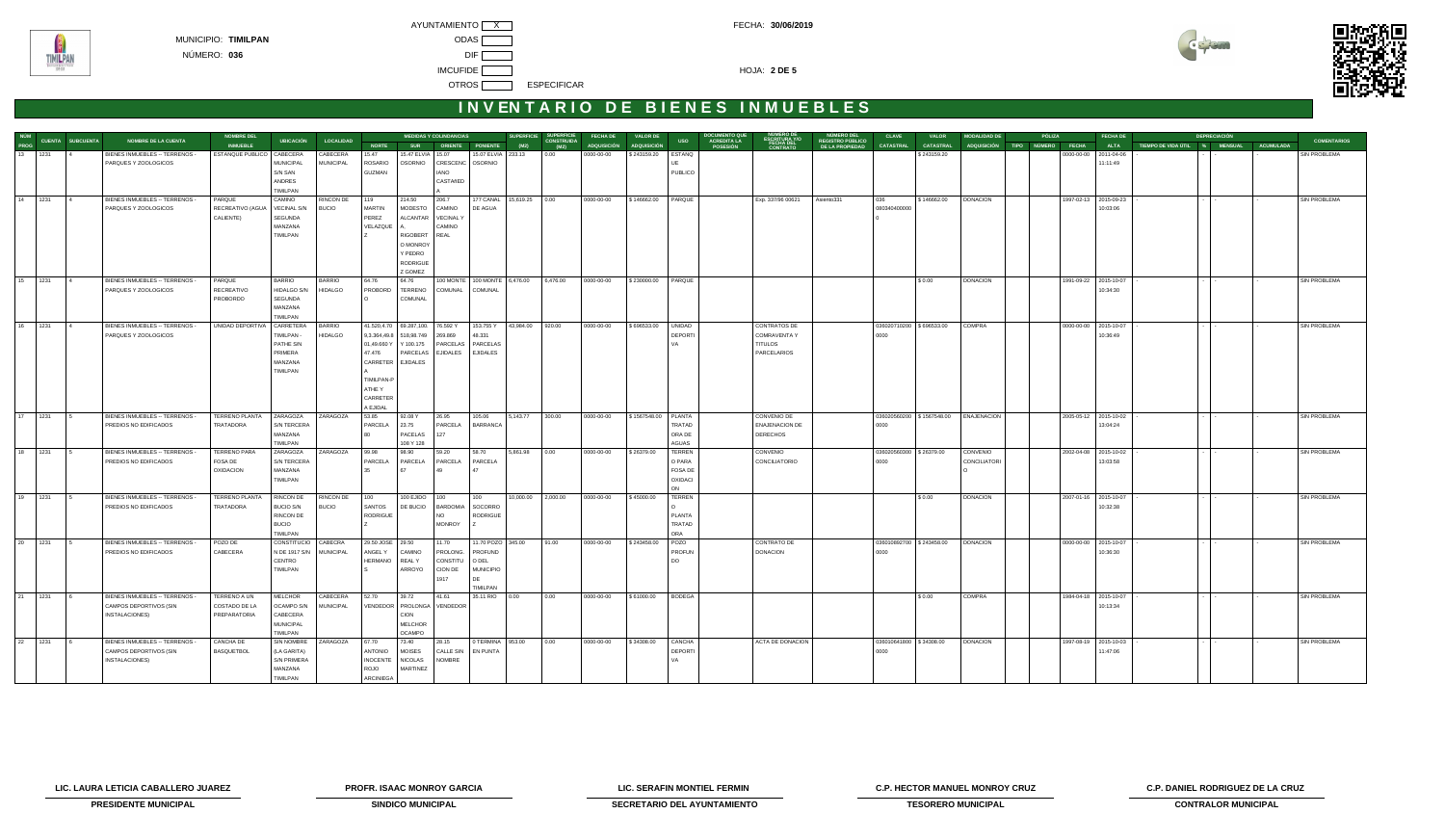

**TIMILPAN** 



# **INVENTARIO DE BIENES INMUEBLES**

| <b>CUENTA SUBCUENTA</b>                                            | <b>NOMBRE DE LA CUENTA</b>                                   | <b>NOMBRE DEL</b>                     | <b>UBICACIÓN</b>                     | <b>LOCALIDAD</b> |                            |                       | <b>MEDIDAS Y COLINDANCIAS</b>               |                                                  | <b>SUPERFICIE</b> | <b>SUPERFICIE</b><br>CONSTRUIDA | <b>FECHA DE</b>                  | <b>VALOR DE</b>                  | <b>USO</b>                   | DOCUMENTO QUI<br>ACREDITA LA | NUMERO DE<br>ESCRITURA Y/O<br>FECHA DEL<br>CONTRATO | NÚMERO DEL<br>REGISTRO PÚBLICO | <b>CLAVE</b>                                | <b>VALOR</b>              | <b>MODALIDAD DE</b> | PÓLIZA                        |            | FECHA DE                  |                                         | <b>DEPRECIACIÓN</b>      |                          | <b>COMENTARIOS</b>  |
|--------------------------------------------------------------------|--------------------------------------------------------------|---------------------------------------|--------------------------------------|------------------|----------------------------|-----------------------|---------------------------------------------|--------------------------------------------------|-------------------|---------------------------------|----------------------------------|----------------------------------|------------------------------|------------------------------|-----------------------------------------------------|--------------------------------|---------------------------------------------|---------------------------|---------------------|-------------------------------|------------|---------------------------|-----------------------------------------|--------------------------|--------------------------|---------------------|
| NÚM<br>PROG<br>23<br>1231                                          | BIENES INMUEBLES -- TERRENOS -                               | <b>INMUEBLE</b><br>CANCHA 2A MZA      | SIN NOMBRE                           | ZARAGOZA         | <b>NORTE</b><br>60 NATALIA | <b>SUR</b><br>60      |                                             | ORIENTE PONIENTE<br>25 CAMINO 22 CAMINO 1,410.00 | (M2)              | (M2)<br>$0.00 -$                | <b>ADQUISICIÓN</b><br>0000-00-00 | <b>ADQUISICIÓN</b><br>\$50760.00 | CANCHA                       | POSESIÓN                     |                                                     | DE LA PROPIEDAD                | <b>CATASTRAL</b><br>036010660300 \$50760.00 | <b>CATASTRAL</b>          | DONACION            | ADQUISICIÓN TIPO NÚMERO FECHA | 0000-00-00 | <b>ALTA</b><br>2015-10-02 | TIEMPO DE VIDA ÚTIL % MENSUAL ACUMULADA |                          |                          | SIN PROBLEMA        |
|                                                                    | CAMPOS DEPORTIVOS (SIN                                       | ZARAGOZA                              | S/N TERCERA                          |                  | MA DEL                     | <b>FELICITAS</b>      |                                             |                                                  |                   |                                 |                                  |                                  | <b>DEPORTI</b>               |                              |                                                     |                                | 0000                                        |                           |                     |                               |            | 13:05:36                  |                                         |                          |                          |                     |
|                                                                    | INSTALACIONES)                                               |                                       | MANZANA<br>TIMILPAN                  |                  | CARMEN<br><b>FLORES</b>    | TREJO                 |                                             |                                                  |                   |                                 |                                  |                                  | VA                           |                              |                                                     |                                |                                             |                           |                     |                               |            |                           |                                         |                          |                          |                     |
|                                                                    |                                                              |                                       |                                      |                  | ARCINIEGA EUGENIO          | PLATA,                |                                             |                                                  |                   |                                 |                                  |                                  |                              |                              |                                                     |                                |                                             |                           |                     |                               |            |                           |                                         |                          |                          |                     |
|                                                                    |                                                              |                                       |                                      |                  |                            | <b>BENJAMIN</b>       |                                             |                                                  |                   |                                 |                                  |                                  |                              |                              |                                                     |                                |                                             |                           |                     |                               |            |                           |                                         |                          |                          |                     |
|                                                                    |                                                              |                                       |                                      |                  |                            | Y MARIA<br>TREJO      |                                             |                                                  |                   |                                 |                                  |                                  |                              |                              |                                                     |                                |                                             |                           |                     |                               |            |                           |                                         |                          |                          |                     |
|                                                                    |                                                              |                                       |                                      |                  |                            | PLATA                 |                                             |                                                  |                   |                                 |                                  |                                  |                              |                              |                                                     |                                |                                             |                           |                     |                               |            |                           |                                         |                          |                          |                     |
| 24 1233                                                            | BIENES INMUEBLES -- EDIFICIOS -                              | BODEGA MUNICIPAL   BARRIO             |                                      | TIMILPAN         | 55 PASTOR                  | 39 CALLEY             | 44 JUAN                                     | 41 RIIO                                          | 1,644.00          | 100.00                          | 0000-00-00                       | \$531483.00                      | EDIF.                        |                              | CONTRATO DE                                         |                                | 036 01 009                                  | \$531483.00               | COMPRA              |                               |            |                           | 0000-00-00 2015-10-07 4 año 5 meses     | 2 \$885.81               | \$46947.69               | SIN PROBLEMA        |
|                                                                    | <b>BODEGAS Y DEPOSITOS</b>                                   |                                       | HIDALGO S/N<br>TIMILPAN              |                  | RUIZ                       | CAMPOSA<br><b>NTO</b> | PEREZ<br>ARZATE                             |                                                  |                   |                                 |                                  |                                  | PUB.O<br>COMERC              |                              | COMPRAVENTA                                         |                                | 06000000                                    |                           |                     |                               |            | 09:38:24                  |                                         |                          |                          |                     |
|                                                                    |                                                              |                                       | TIMILPAN                             |                  |                            |                       |                                             |                                                  |                   |                                 |                                  |                                  |                              |                              |                                                     |                                |                                             |                           |                     |                               |            |                           |                                         |                          |                          |                     |
| 25 1233                                                            | BIENES INMUEBLES -- EDIFICIOS -                              | NAVE INDUSTRIAL                       | CABECERA                             | CABECERA         | 79.30                      | 52.10                 | 160.30                                      | 152.60                                           | 9,965.86          | 1,440.00                        | 0000-00-00                       | \$8567427.00 NAVE                |                              |                              |                                                     |                                |                                             | 036010800100 \$8567427.00 | COMPRA              |                               |            |                           | 2000-10-14 2015-10-07 4 año 5 meses     | 2 \$14279.04 \$756789.36 |                          | SIN PROBLEMA        |
|                                                                    | <b>BODEGAS Y DEPOSITOS</b>                                   |                                       | <b>MUNICIPAL</b><br>S/N              | <b>MUNICIPAL</b> | PATROCINI<br>O PEREZ       | <b>ISIDRO</b>         | <b>FELIPE</b><br>SANTIAGO MARTINEZ MARTINEZ | PASCUAL                                          |                   |                                 |                                  |                                  | <b>INDUSTR</b><br><b>IAL</b> |                              |                                                     |                                | 0000                                        |                           |                     |                               |            | 10:05:32                  |                                         |                          |                          |                     |
|                                                                    |                                                              |                                       | CABECERA                             |                  |                            |                       |                                             |                                                  |                   |                                 |                                  |                                  |                              |                              |                                                     |                                |                                             |                           |                     |                               |            |                           |                                         |                          |                          |                     |
|                                                                    |                                                              |                                       | MUNICIPAL<br>TIMILPAN                |                  |                            |                       |                                             |                                                  |                   |                                 |                                  |                                  |                              |                              |                                                     |                                |                                             |                           |                     |                               |            |                           |                                         |                          |                          |                     |
| 26 1233                                                            | BIENES INMUEBLES -- EDIFICIOS -                              | <b>FABRICA DE</b>                     | CARRETERA                            | <b>BARRIO</b>    | 83.50                      | 110.70                | 94 RIO                                      | 93.60                                            | 7,426.00          | 0.00                            | 0000-00-00                       | \$70000.00                       | <b>AGRICOL</b>               |                              | PROMESA DE                                          |                                | 036020574500 \$40843.00                     |                           | COMPRA              |                               |            |                           | 0000-00-00 2015-10-03 4 año 5 meses     | 2 \$116.67               | \$6183.35                | SIN PROBLEMA        |
|                                                                    | <b>BODEGAS Y DEPOSITOS</b>                                   | ZARAGOZA                              | TIMILPAN -                           | <b>OCAMPO</b>    | <b>ENRIQUE</b>             | CARRETER              |                                             | <b>ENRIQUE</b>                                   |                   |                                 |                                  |                                  |                              |                              | COMPRAVENTA                                         |                                | 0000                                        |                           |                     |                               |            | 11:03:30                  |                                         |                          |                          |                     |
|                                                                    |                                                              |                                       | <b>ACAMBAY S/N</b><br><b>BARRIO</b>  |                  | <b>FLORES</b>              |                       |                                             | <b>FLORES</b>                                    |                   |                                 |                                  |                                  |                              |                              |                                                     |                                |                                             |                           |                     |                               |            |                           |                                         |                          |                          |                     |
|                                                                    |                                                              |                                       | <b>CUARTO DE</b>                     |                  |                            |                       |                                             |                                                  |                   |                                 |                                  |                                  |                              |                              |                                                     |                                |                                             |                           |                     |                               |            |                           |                                         |                          |                          |                     |
|                                                                    |                                                              |                                       | OCAMPO<br>TIMILPAN                   |                  |                            |                       |                                             |                                                  |                   |                                 |                                  |                                  |                              |                              |                                                     |                                |                                             |                           |                     |                               |            |                           |                                         |                          |                          |                     |
| $\begin{array}{ c c c }\n\hline\n27 & 1233 \\ \hline\n\end{array}$ | BIENES INMUEBLES -- EDIFICIOS -                              | AUDITORIO Y PLAZA                     | SIN NOMBRE,                          | HUAPANGO         | 40.40                      | 64.10 J.              | 33.70                                       | 16.20                                            | 955.38            | 250.00                          | 0000-00-00                       | \$924011.00                      | EDIF.                        |                              | EXP. 350/96                                         | ASIENTO 296                    | 036060110600 \$924011.00                    |                           | <b>DONACION</b>     |                               |            |                           | 0000-00-00 2015-10-07 4 año 5 meses     | 2 \$1540.02              | \$81620.98               | <b>SIN PROBLEMA</b> |
|                                                                    | <b>AUDITORIOS</b>                                            | <b>CIVICA</b>                         | HUAPANGO                             |                  | CAMINO                     | TRINIDAD              | CAMINO                                      | CAPILLA                                          |                   |                                 |                                  |                                  | PUB.O                        |                              |                                                     |                                | 0000                                        |                           |                     |                               |            | 09:37:32                  |                                         |                          |                          |                     |
|                                                                    |                                                              |                                       | S/N<br>HUAPANGO                      |                  | REAL                       | MIRANDA<br>PICHARDO   | REAL                                        | DE LA<br>COMUNIDA                                |                   |                                 |                                  |                                  | COMERC<br><b>IAL</b>         |                              |                                                     |                                |                                             |                           |                     |                               |            |                           |                                         |                          |                          |                     |
|                                                                    |                                                              |                                       | TIMILPAN                             |                  |                            | Y CAMINO              |                                             |                                                  |                   |                                 |                                  |                                  |                              |                              |                                                     |                                |                                             |                           |                     |                               |            |                           |                                         |                          |                          |                     |
| 28 1233                                                            | BIENES INMUEBLES -- EDIFICIOS -                              | AUDITORIO Y CASA                      | <b>MELCHOR</b>                       | CABECERA         | 28 CALLE                   | REAL<br>12.38 Y       | 12.42,                                      | 76.51 Y                                          | 9,329.72          | 3,688.00                        | 0000-00-00                       | \$9613628.00 UNIDAD              |                              |                              | <b>ESCRITURA</b>                                    |                                |                                             | 036010970100 \$9613628.00 | EXPROPIACIÓ         |                               |            |                           | 0000-00-00 2015-10-07 4 año 5 meses     | 2 \$16022.71             | \$849203.79 SIN PROBLEMA |                     |
|                                                                    | <b>AUDITORIOS</b>                                            | DE CULTURA                            | OCAMPO S/N                           | MUNICIPAL        | MELCHOR                    | 37.84                 | 11.84, 12.38 47.74                          |                                                  |                   |                                 |                                  |                                  | CIVICO,                      |                              | PUBLICA 431                                         |                                | 0000                                        |                           | N/PERMUTA           |                               |            | 10:06:12                  |                                         |                          |                          |                     |
|                                                                    |                                                              |                                       | CENTRO                               |                  | <b>OCAMPO</b>              | ROBERTO               | Y 132.48                                    | CAMINO                                           |                   |                                 |                                  |                                  | <b>CULTUR</b>                |                              |                                                     |                                |                                             |                           |                     |                               |            |                           |                                         |                          |                          |                     |
|                                                                    |                                                              |                                       | TIMILPAN                             |                  |                            | OSORNIO Y<br>HERMINIO | CONCEPCI<br>ON PEREZ,                       |                                                  |                   |                                 |                                  |                                  | AL Y<br><b>DEPORTI</b>       |                              |                                                     |                                |                                             |                           |                     |                               |            |                           |                                         |                          |                          |                     |
|                                                                    |                                                              |                                       |                                      |                  |                            | MOLINA                | ROBERTO                                     |                                                  |                   |                                 |                                  |                                  | VA.                          |                              |                                                     |                                |                                             |                           |                     |                               |            |                           |                                         |                          |                          |                     |
|                                                                    |                                                              |                                       |                                      |                  |                            |                       | OSORNIO,                                    |                                                  |                   |                                 |                                  |                                  |                              |                              |                                                     |                                |                                             |                           |                     |                               |            |                           |                                         |                          |                          |                     |
|                                                                    |                                                              |                                       |                                      |                  |                            |                       | PATROCINI<br>O PEREZ Y                      |                                                  |                   |                                 |                                  |                                  |                              |                              |                                                     |                                |                                             |                           |                     |                               |            |                           |                                         |                          |                          |                     |
|                                                                    |                                                              |                                       |                                      |                  |                            |                       | <b>NEMESIO</b>                              |                                                  |                   |                                 |                                  |                                  |                              |                              |                                                     |                                |                                             |                           |                     |                               |            |                           |                                         |                          |                          |                     |
| 29 1233                                                            | BIENES INMUEBLES -- EDIFICIOS -                              | AUDITORIO                             | CARRETERA                            | YONDEJE          |                            | 17 CALLE              | CHIMAL<br>37 CALLE                          | 37                                               | 657.00            | 630.00                          | 0000-00-00                       | \$3407088.00 EDIF.               |                              |                              | CONTRATO DE                                         |                                |                                             | 036040172900 \$3407088.00 | <b>DONACION</b>     |                               |            |                           | 0000-00-00 2015-10-07 4 año 5 meses     | 2 \$5678.48              | \$300959.44              | SIN PROBLEMA        |
|                                                                    | <b>AUDITORIOS</b>                                            | YONDEJE                               | SANTIAGO -                           |                  | <b>DELEGACI</b>            | SIN                   | PRINCIPAL AURELIO                           |                                                  |                   |                                 |                                  |                                  | PUB.O                        |                              | <b>DONACION</b>                                     |                                | 0000                                        |                           |                     |                               |            | 10:37:26                  |                                         |                          |                          |                     |
|                                                                    |                                                              |                                       | <b>TIMILPAN S/N</b><br><b>BARRIO</b> |                  | ON<br><b>MUNICIPAL</b>     | <b>NOMBRE</b>         |                                             | CABALLER<br>O FABELA                             |                   |                                 |                                  |                                  | COMERC<br>IAL                |                              |                                                     |                                |                                             |                           |                     |                               |            |                           |                                         |                          |                          |                     |
|                                                                    |                                                              |                                       | TERCERO                              |                  |                            |                       |                                             |                                                  |                   |                                 |                                  |                                  |                              |                              |                                                     |                                |                                             |                           |                     |                               |            |                           |                                         |                          |                          |                     |
|                                                                    |                                                              |                                       | TIMILPAN                             |                  |                            |                       |                                             |                                                  |                   |                                 |                                  |                                  |                              |                              |                                                     |                                |                                             |                           |                     |                               |            |                           |                                         |                          |                          |                     |
| 30 1233                                                            | BIENES INMUEBLES -- EDIFICIOS -<br>EDIFICIOS ADMINISTRATIVOS | <b>DELEGACION</b><br><b>MUNICIPAL</b> | EL PALMITO<br><b>S/N CUARTA</b>      | EL PALMITO       | 6.30<br>CAMINO A           | 6.30<br>CAMINO        | 10.20<br>PRIMARIA                           | 10.20<br>CAMINO                                  | 64.26             | 40.00                           | 0000-00-00                       | \$87746.00                       | EDIF.<br>PUB.O               |                              | Exp. 343/96                                         | ASIENTO 305                    | $ 036\rangle$<br>030331000000               | \$87746.00                | <b>DONACION</b>     |                               |            | 10:06:32                  | 1997-01-23 2015-10-07 4 año 5 meses     | 2 \$146.24               | \$7750.88                | <b>SIN PROBLEMA</b> |
|                                                                    |                                                              |                                       | MANZANA                              |                  | <b>HUAPANG</b>             | REAL                  | GUADALUP                                    | REAL                                             |                   |                                 |                                  |                                  | COMERC                       |                              |                                                     |                                |                                             |                           |                     |                               |            |                           |                                         |                          |                          |                     |
| 31 1233                                                            | BIENES INMUEBLES -- EDIFICIOS -                              | <b>DELEGACION</b>                     | TIMILPAN<br>SANTIAGUITO              | SANTIAGUITO      | 18.20                      | 18.20                 | <b>E VICTORIA</b><br>18 CAMINO              |                                                  | 327.60            | 127.00                          | 0000-00-00                       | \$343753.00                      | EDIF.                        |                              | Exp. 344/96                                         | ASIENTO 214                    | 036050020200                                | \$343753.00               | <b>DONACION</b>     |                               |            |                           | 1996-11-06 2015-10-07 4 año 5 meses     | 2 \$572.92               | \$30364.84               | SIN PROBLEMA        |
|                                                                    | EDIFICIOS ADMINISTRATIVOS                                    | <b>MUNICIPAL</b>                      | MAXDA S/N                            | MAXDA            | ROMUALD                    | CALLE SIN             | REAL                                        | VERONICA                                         |                   |                                 |                                  |                                  | PUB.O                        |                              |                                                     |                                | 0000                                        |                           |                     |                               |            | 10:06:53                  |                                         |                          |                          |                     |
|                                                                    |                                                              |                                       | SANTIAGUITO                          |                  | O                          | <b>NOMBRE</b>         |                                             | AGUIRRE                                          |                   |                                 |                                  |                                  | COMERC                       |                              |                                                     |                                |                                             |                           |                     |                               |            |                           |                                         |                          |                          |                     |
|                                                                    |                                                              |                                       | MAXDA<br><b>TIMILPAN</b>             |                  | MARTINEZ                   |                       |                                             | MIRANDA                                          |                   |                                 |                                  |                                  | IAI                          |                              |                                                     |                                |                                             |                           |                     |                               |            |                           |                                         |                          |                          |                     |
|                                                                    |                                                              |                                       |                                      |                  |                            |                       |                                             |                                                  |                   |                                 |                                  |                                  |                              |                              |                                                     |                                |                                             |                           |                     |                               |            |                           |                                         |                          |                          |                     |

**LIC. LAURA LETICIA CABALLERO JUAREZ PROFR. ISAAC MONROY GARCIA LIC. SERAFIN MONTIEL FERMIN C.P. HECTOR MANUEL MONROY CRUZ C.P. DANIEL RODRIGUEZ DE LA CRUZ** 



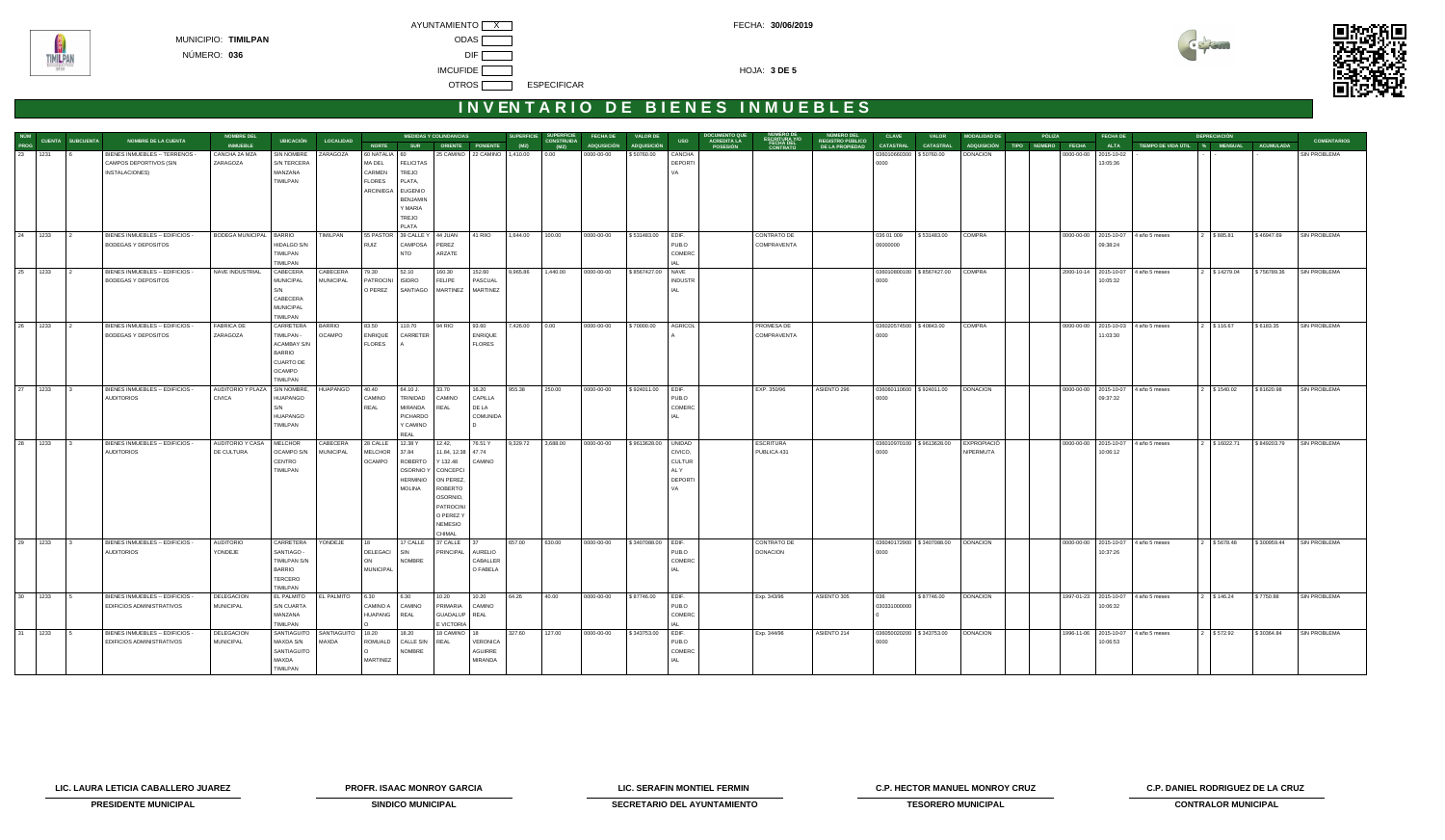

**TIMILPAN** 



# **INVENTARIO DE BIENES INMUEBLES**

|               |                                                                   | <b>NOMBRE DEL</b>                                              |                                     |                                 |                             |                                                                  | <b>MEDIDAS Y COLINDANCIAS</b>    |                       | <b>SUPERFICIE</b>                          |                                           | <b>FECHA DE</b>         | <b>VALOR DE</b>     |                 |                                                                                                          |                                                   | <b>CLAVE</b>              | <b>VALOR</b>             | <b>MODALIDAD DE</b>               |      | <b>PÓLIZA</b> | <b>FECHA DE</b> |                                                                 | <b>DEPRECIACIÓN</b> |                          |                                                 |
|---------------|-------------------------------------------------------------------|----------------------------------------------------------------|-------------------------------------|---------------------------------|-----------------------------|------------------------------------------------------------------|----------------------------------|-----------------------|--------------------------------------------|-------------------------------------------|-------------------------|---------------------|-----------------|----------------------------------------------------------------------------------------------------------|---------------------------------------------------|---------------------------|--------------------------|-----------------------------------|------|---------------|-----------------|-----------------------------------------------------------------|---------------------|--------------------------|-------------------------------------------------|
|               | NÚM<br>PROG CUENTA SUBCUENTA<br><b>NOMBRE DE LA CUENTA</b>        | <b>INMUEBLE</b>                                                |                                     | UBICACIÓN LOCALIDAD             | <b>NORTE</b>                | <b>SUR</b>                                                       |                                  | ORIENTE PONIENTE (M2) |                                            | <b>SUPERFICIE<br/>CONSTRUIDA<br/>(M2)</b> | ADQUISICIÓN ADQUISICIÓN |                     | <b>USO</b>      | NÚMERO DE<br>ESCRITURA Y/O<br>FECHA DEL<br>CONTRATO<br><b>DOCUMENTO QUE<br/>ACREDITA LA<br/>POSESIÓN</b> | NÚMERO DEL<br>REGISTRO PÚBLICO<br>DE LA PROPIEDAD | <b>CATASTRAL</b>          | <b>CATASTRAL</b>         |                                   |      |               |                 | ADQUISICIÓN TIPO NÚMERO FECHA ALTA TIEMPODE VIDA ÚTIL % MENSUAL |                     | <b>ACUMULADA</b>         | <b>COMENTARIOS</b>                              |
| 32   1233   5 | BIENES INMUEBLES -- EDIFICIOS -                                   | PALACIO MUNICIPAL   PLAZA                                      |                                     | CABECERA                        | 27.55                       | 27.60,                                                           |                                  |                       | 44.10, 36.45 42.45, 36.80 1, 147.32 382.65 |                                           | 0000-00-00              | \$3650182.00 EDIF.  |                 | Exp. 342/96 10465   Asiento 297                                                                          |                                                   | 036 01 001                | \$3650182.00 COMPRA      |                                   |      |               |                 | 1996-12-19 2015-10-07 4 año 5 meses                             | 2 \$6083.64         | \$322432.76              | SIN PROBLEMA                                    |
|               | EDIFICIOS ADMINISTRATIVOS                                         |                                                                | HIDALGO 105<br>CENTRO               | <b>MUNICIPAL</b>                | CALLE                       | 17.80,                                                           | <b>JOSEFINA</b>                  | Y 5.65                |                                            |                                           |                         |                     | PUB.O<br>COMERC |                                                                                                          |                                                   | 01000000                  |                          |                                   |      |               | 10:07:15        |                                                                 |                     |                          |                                                 |
|               |                                                                   |                                                                | TIMILPAN                            |                                 | JUAN<br>ALDAMA              | PLAZA<br><b>HIDALGO Y</b>                                        | MONROY Y CENTRO<br><b>NESTOR</b> | DE SALUD,             |                                            |                                           |                         |                     |                 |                                                                                                          |                                                   |                           |                          |                                   |      |               |                 |                                                                 |                     |                          |                                                 |
|               |                                                                   |                                                                |                                     |                                 |                             | <b>HERMENE</b>                                                   | <b>GARCIA</b>                    | <b>FILIBERTO</b>      |                                            |                                           |                         |                     |                 |                                                                                                          |                                                   |                           |                          |                                   |      |               |                 |                                                                 |                     |                          |                                                 |
|               |                                                                   |                                                                |                                     |                                 |                             | <b>GILDO</b>                                                     | VELASCO                          | <b>HUITRON</b>        |                                            |                                           |                         |                     |                 |                                                                                                          |                                                   |                           |                          |                                   |      |               |                 |                                                                 |                     |                          |                                                 |
|               |                                                                   |                                                                |                                     |                                 |                             | <b>COLIN</b>                                                     |                                  | CRUZ                  |                                            |                                           |                         |                     |                 |                                                                                                          |                                                   |                           |                          |                                   |      |               |                 |                                                                 |                     |                          |                                                 |
|               |                                                                   |                                                                |                                     |                                 |                             | GONZALEZ                                                         |                                  | HERMENE               |                                            |                                           |                         |                     |                 |                                                                                                          |                                                   |                           |                          |                                   |      |               |                 |                                                                 |                     |                          |                                                 |
|               |                                                                   |                                                                |                                     |                                 |                             |                                                                  |                                  | GILDO                 |                                            |                                           |                         |                     |                 |                                                                                                          |                                                   |                           |                          |                                   |      |               |                 |                                                                 |                     |                          |                                                 |
|               |                                                                   |                                                                |                                     |                                 |                             |                                                                  |                                  | <b>COLIN</b>          |                                            |                                           |                         |                     |                 |                                                                                                          |                                                   |                           |                          |                                   |      |               |                 |                                                                 |                     |                          |                                                 |
| 33 1233 5     | BIENES INMUEBLES -- EDIFICIOS -<br>EDIFICIOS ADMINISTRATIVOS      | <b>DELEGACION Y</b><br>PLAZA CIVICA                            | PRINCIPAL SIN YONDEJE<br>NOMBRE S/N |                                 | 18.30 Y<br>3.50             | 21.80<br>ANTIGUA                                                 | 12.50<br>CALLE                   | LEOCADIO              | $9.00 \text{ Y } 3.50$ 241.00 40.00        |                                           | 0000-00-00              | \$85454.00 EDIF.    | PUB.O           | Exp. 334/96 03573 Asiento 411                                                                            |                                                   | 036040170200   \$85454.00 |                          | <b>COMPRA</b>                     |      |               | 10:07:36        | 1997-06-17 2015-10-07 4 año 5 meses                             | 2 \$142.42          | \$7548.42                |                                                 |
|               |                                                                   |                                                                | YONDEJE                             |                                 |                             | LEOCADIO ESCUELA PRINCIPAL CABALLER                              |                                  |                       |                                            |                                           |                         |                     | COMERC          |                                                                                                          |                                                   | 0000                      |                          |                                   |      |               |                 |                                                                 |                     |                          |                                                 |
|               |                                                                   |                                                                | TIMILPAN                            |                                 | CABALLER                    | PRIMARIA SIN                                                     |                                  | O JIMENEZ             |                                            |                                           |                         |                     |                 |                                                                                                          |                                                   |                           |                          |                                   |      |               |                 |                                                                 |                     |                          |                                                 |
|               |                                                                   |                                                                |                                     |                                 | O JIMENEZ                   |                                                                  | <b>NOMBRE</b>                    |                       |                                            |                                           |                         |                     |                 |                                                                                                          |                                                   |                           |                          |                                   |      |               |                 |                                                                 |                     |                          |                                                 |
| 34 1233 5     | BIENES INMUEBLES -- EDIFICIOS -                                   | DELEGACION                                                     | CARRETERA RINCON DE                 |                                 | 14.80                       | 16.40                                                            | 37.60                            | 37.60                 | 586.56 80.00                               |                                           | 0000-00-00              | \$251050.00 EDIF.   |                 | Exp. 347/96 10477 Asiento 304                                                                            |                                                   |                           | 036080080400 \$251050.00 | <b>DONACION</b>                   |      |               |                 | 1997-01-23 2015-10-07 4 año 5 meses                             | 2 \$418.42          | \$22176.10               | <b>TSIN PROBLEMA</b>                            |
|               | EDIFICIOS ADMINISTRATIVOS                                         | <b>MUNICIPAL</b>                                               | IXTLAHUACA-J                        | <b>BUCIO</b>                    |                             | GUADALUP CARRETER HERMINIO BARTOLO                               |                                  |                       |                                            |                                           |                         |                     | PUB.O           |                                                                                                          |                                                   | 0000                      |                          |                                   |      |               | 10:07:54        |                                                                 |                     |                          |                                                 |
|               |                                                                   |                                                                | ILOTEPEC S/N                        |                                 |                             |                                                                  | MARTINEZ   NOGES                 |                       |                                            |                                           |                         |                     | COMERC          |                                                                                                          |                                                   |                           |                          |                                   |      |               |                 |                                                                 |                     |                          |                                                 |
|               |                                                                   |                                                                | PRIMERA<br>MANZANA                  |                                 | <b>MA</b>                   | GUADARRA JILOTEPEC MARTINEZ<br>-IXTLAHUA                         |                                  |                       |                                            |                                           |                         |                     |                 |                                                                                                          |                                                   |                           |                          |                                   |      |               |                 |                                                                 |                     |                          |                                                 |
|               |                                                                   |                                                                | TIMILPAN                            |                                 | <b>MONROY</b>               | <b>CA</b>                                                        |                                  |                       |                                            |                                           |                         |                     |                 |                                                                                                          |                                                   |                           |                          |                                   |      |               |                 |                                                                 |                     |                          |                                                 |
| $35$ 1233 5   | BIENES INMUEBLES -- EDIFICIOS -                                   | CASA DE LA MUJER                                               | <b>EL PALMITO</b>                   | EL PALMITO 34                   |                             | 34.80 15.30                                                      |                                  | 15                    | 526.32 490.00                              |                                           | 0000-00-00              | \$50000.00          | CASA DE         |                                                                                                          |                                                   |                           | \$0.00                   |                                   |      |               |                 | 0000-00-00 2015-10-07 4 año 5 meses                             | 2 \$83.33           | \$4416.65                |                                                 |
|               | EDIFICIOS ADMINISTRATIVOS                                         |                                                                | S/N CUARTA                          |                                 |                             | <b>SANTOS</b>                                                    |                                  | CARRETER              |                                            |                                           |                         |                     |                 |                                                                                                          |                                                   |                           |                          |                                   |      |               | 10:08:52        |                                                                 |                     |                          |                                                 |
|               |                                                                   |                                                                | MANZANA                             |                                 |                             | RODRIGUE                                                         |                                  | l A A                 |                                            |                                           |                         |                     | MUJER           |                                                                                                          |                                                   |                           |                          |                                   |      |               |                 |                                                                 |                     |                          |                                                 |
|               |                                                                   |                                                                | TIMILPAN                            |                                 |                             | Z Y                                                              |                                  | HUAPANG               |                                            |                                           |                         |                     |                 |                                                                                                          |                                                   |                           |                          |                                   |      |               |                 |                                                                 |                     |                          |                                                 |
|               |                                                                   |                                                                |                                     |                                 |                             | HERIBERT<br>O BARRIOS                                            |                                  |                       |                                            |                                           |                         |                     |                 |                                                                                                          |                                                   |                           |                          |                                   |      |               |                 |                                                                 |                     |                          |                                                 |
| 36 1233 5     | BIENES INMUEBLES -- EDIFICIOS -                                   | CLINICA DE SALUD SANTIAGUITO SANTIAGUITO 50 CAMINO 50 AMADO 40 |                                     |                                 |                             |                                                                  |                                  | 40                    | 2,000.00 2,000.00                          |                                           | 0000-00-00              | \$400000.00 CLINICA |                 |                                                                                                          |                                                   |                           | \$0.00                   | <b>DONACION</b>                   |      |               |                 | 1997-08-13 2015-10-07 4 año 5 meses                             | 2 \$666.67          | \$35333.35               | SIN PROBLEMA                                    |
|               | EDIFICIOS ADMINISTRATIVOS                                         |                                                                | MAXDA S/N                           | MAXDA                           | VECINAL                     | NICOLAS TERRENO ANTONIO                                          |                                  |                       |                                            |                                           |                         |                     |                 |                                                                                                          |                                                   |                           |                          |                                   |      |               | 10:22:29        |                                                                 |                     |                          |                                                 |
|               |                                                                   |                                                                | SANTIAGUITO                         |                                 |                             | <b>FERMIN</b>                                                    | DE BIENES PRIMO                  |                       |                                            |                                           |                         |                     |                 |                                                                                                          |                                                   |                           |                          |                                   |      |               |                 |                                                                 |                     |                          |                                                 |
|               |                                                                   |                                                                | MAXDA                               |                                 |                             |                                                                  | COMUNALE MEDINA                  |                       |                                            |                                           |                         |                     |                 |                                                                                                          |                                                   |                           |                          |                                   |      |               |                 |                                                                 |                     |                          |                                                 |
|               |                                                                   |                                                                | TIMILPAN                            |                                 |                             |                                                                  |                                  |                       |                                            |                                           |                         |                     |                 |                                                                                                          |                                                   |                           |                          |                                   |      |               |                 |                                                                 |                     |                          |                                                 |
| 37 1233 5     | BIENES INMUEBLES -- EDIFICIOS -<br>EDIFICIOS ADMINISTRATIVOS      | CENTRO DE SALUD EL PALMITO EL PALMITO 38.30                    | S/N EL                              |                                 | MELQUIAD DE LA              | 38.30 CASA 73.70                                                 | VALENTE                          | 73.70                 |                                            | 1,632.70  1,632.70  0000-00-00            |                         | \$385000.00 EDIF.   | PUB.O           |                                                                                                          |                                                   |                           | \$0.00                   | <b>DONACION</b>                   |      |               | 10:33:39        | 2008-10-17 2015-10-07 4 año 5 meses                             | 2 \$641.67          | \$34008.35               | SIN PROBLEMA                                    |
|               |                                                                   |                                                                | PALMITO                             |                                 | ES                          | <b>MUJER</b>                                                     | ALCANTAR                         |                       |                                            |                                           |                         |                     | COMERC          |                                                                                                          |                                                   |                           |                          |                                   |      |               |                 |                                                                 |                     |                          |                                                 |
|               |                                                                   |                                                                | TIMILPAN                            |                                 | ALCANTAR                    |                                                                  | A, MARTIN                        |                       |                                            |                                           |                         |                     |                 |                                                                                                          |                                                   |                           |                          |                                   |      |               |                 |                                                                 |                     |                          |                                                 |
|               |                                                                   |                                                                |                                     |                                 |                             |                                                                  | VELAZQUE                         |                       |                                            |                                           |                         |                     |                 |                                                                                                          |                                                   |                           |                          |                                   |      |               |                 |                                                                 |                     |                          |                                                 |
|               |                                                                   |                                                                |                                     |                                 |                             |                                                                  | Z Y LUCIO                        |                       |                                            |                                           |                         |                     |                 |                                                                                                          |                                                   |                           |                          |                                   |      |               |                 |                                                                 |                     |                          |                                                 |
|               |                                                                   |                                                                |                                     |                                 |                             |                                                                  | VELAZQUE                         |                       |                                            |                                           |                         |                     |                 |                                                                                                          |                                                   |                           |                          |                                   |      |               |                 |                                                                 |                     |                          |                                                 |
| 38 1233       | BIENES INMUEBLES -- EDIFICIOS -<br>$\overline{5}$                 | EDIFICIO OFICINAS   PALACIO                                    |                                     | CABECERA                        | 17.00 M2                    | 17.00 M2                                                         |                                  |                       | 30.77 M2 30.77 M2 519.00 0.00              |                                           | 2018-04-30              | \$2710491.81 EDIF.  |                 |                                                                                                          |                                                   |                           | \$0.00                   | <b>DONACION</b>                   | D 33 |               |                 | 2018-04-30 2018-07-27 1 año 2 meses                             | 2 \$4517.49         | \$63244.82               |                                                 |
|               | EDIFICIOS ADMINISTRATIVOS                                         | ADMINISTRATIVAS   MUNICIPAL                                    |                                     | <b>MUNICIPAL</b>                | CALLE                       | <b>DIF</b>                                                       | PALACIO VENUSTIA                 |                       |                                            |                                           |                         |                     | PUB.O           |                                                                                                          |                                                   |                           |                          |                                   |      |               | 10:45:46        |                                                                 |                     |                          |                                                 |
|               |                                                                   |                                                                | S/N PLAZA                           |                                 | JUAN                        |                                                                  | MUNICIPAL MUNICIPAL NO           |                       |                                            |                                           |                         |                     | COMERC          |                                                                                                          |                                                   |                           |                          |                                   |      |               |                 |                                                                 |                     |                          |                                                 |
|               |                                                                   |                                                                | HIDALGO,                            |                                 | ALDAMA                      |                                                                  |                                  | CARRANZA              |                                            |                                           |                         |                     |                 |                                                                                                          |                                                   |                           |                          |                                   |      |               |                 |                                                                 |                     |                          |                                                 |
|               |                                                                   |                                                                | COL. CENTRO,                        |                                 |                             |                                                                  |                                  |                       |                                            |                                           |                         |                     |                 |                                                                                                          |                                                   |                           |                          |                                   |      |               |                 |                                                                 |                     |                          |                                                 |
|               |                                                                   |                                                                | TIMILPAN                            |                                 |                             |                                                                  |                                  |                       |                                            |                                           |                         |                     |                 |                                                                                                          |                                                   |                           |                          |                                   |      |               |                 |                                                                 |                     |                          |                                                 |
|               |                                                                   |                                                                | ESTADO DE<br>MÉXICO S/N             |                                 |                             |                                                                  |                                  |                       |                                            |                                           |                         |                     |                 |                                                                                                          |                                                   |                           |                          |                                   |      |               |                 |                                                                 |                     |                          |                                                 |
|               |                                                                   |                                                                | CENTRO                              |                                 |                             |                                                                  |                                  |                       |                                            |                                           |                         |                     |                 |                                                                                                          |                                                   |                           |                          |                                   |      |               |                 |                                                                 |                     |                          |                                                 |
|               |                                                                   |                                                                | TIMILPAN                            |                                 |                             |                                                                  |                                  |                       |                                            |                                           |                         |                     |                 |                                                                                                          |                                                   |                           |                          |                                   |      |               |                 |                                                                 |                     |                          |                                                 |
|               |                                                                   |                                                                | <b>ESTADO DE</b>                    |                                 |                             |                                                                  |                                  |                       |                                            |                                           |                         |                     |                 |                                                                                                          |                                                   |                           |                          |                                   |      |               |                 |                                                                 |                     |                          |                                                 |
|               |                                                                   |                                                                | MEXICO                              |                                 |                             |                                                                  |                                  |                       |                                            |                                           |                         |                     |                 |                                                                                                          |                                                   |                           |                          |                                   |      |               |                 |                                                                 |                     |                          |                                                 |
| 39 1233       | BIENES INMUEBLES -- EDIFICIOS -<br>GIMNASIOS Y CENTROS DEPORTIVOS | GIMNASIO<br><b>MUNICIPAL</b>                                   | <b>BARRIO</b><br>HIDALGO S/N        | <b>BARRIO</b><br><b>HIDALGO</b> | 50 JUAN                     | 30 CAMINO   120 JOSE   120<br>RODRIGUE VECINAL SANTIAGO MARCELIN |                                  |                       | 4,800.00                                   | 120.00                                    | 0000-00-00              | \$131539.00         | EDIF.<br>PUB.O  | Exp. 686/96                                                                                              | Asiento 144 VOL 31                                | 0000                      | 036030557300 \$131539.00 | <b>INMATRICULA</b><br><b>CION</b> |      |               | 11:46:27        | 1998-10-27 2015-10-03 4 año 5 meses                             | 2 \$219.23          | \$11619.27               | <b>INMATRICULACION</b><br><b>ADMINISTRATIVA</b> |
|               |                                                                   |                                                                | <b>BARRIO</b>                       |                                 |                             |                                                                  | ESTEBAN                          |                       |                                            |                                           |                         |                     | COMERC          |                                                                                                          |                                                   |                           |                          | <b>ADMINISTRATI</b>               |      |               |                 |                                                                 |                     |                          |                                                 |
|               |                                                                   |                                                                | HIDALGO                             |                                 | MARTINEZ                    |                                                                  |                                  | RODRIGUE              |                                            |                                           |                         |                     |                 |                                                                                                          |                                                   |                           |                          |                                   |      |               |                 |                                                                 |                     |                          |                                                 |
|               |                                                                   |                                                                | TIMILPAN                            |                                 |                             |                                                                  |                                  |                       |                                            |                                           |                         |                     |                 |                                                                                                          |                                                   |                           |                          |                                   |      |               |                 |                                                                 |                     |                          |                                                 |
|               |                                                                   |                                                                |                                     |                                 |                             |                                                                  |                                  | MARTINEZ              |                                            |                                           |                         |                     |                 |                                                                                                          |                                                   |                           |                          |                                   |      |               |                 |                                                                 |                     |                          |                                                 |
| 40 1233       | BIENES INMUEBLES -- EDIFICIOS -                                   | MERCADO                                                        | ANTONIO                             | CABECERA                        | 36 EMILIO 36.50             |                                                                  | 23.55 JOSE 23.55                 |                       | 1,030.00                                   | 1,222.00                                  | 0000-00-00              | \$4318461.00 EDIF.  |                 | Exp. 349/96                                                                                              | Asiento 216                                       | 036 01 011                | \$4318461.00 COMPRA      |                                   |      |               |                 | 1996-11-06 2015-10-07 4 año 5 meses                             | 2 \$7197.44         | \$381464.08 SIN PROBLEMA |                                                 |
|               | <b>MERCADOS</b>                                                   | <b>MUNICIPAL</b>                                               | VELEZ Y<br>VENUSTIANO               | MUNICIPAL                       | HUITRON Y CALLE<br>TERMINAL | <b>ANTONIO</b>                                                   | <b>MIRANDA</b><br>SERRANO        | VENUSTIA<br>I NO      |                                            |                                           |                         |                     | PUB.O<br>COMERC |                                                                                                          |                                                   | 08000000                  |                          |                                   |      |               | 10:09:52        |                                                                 |                     |                          |                                                 |
|               |                                                                   |                                                                | CARRANZA                            |                                 | DE                          | VELEZ                                                            |                                  | CARRANZA              |                                            |                                           |                         |                     |                 |                                                                                                          |                                                   |                           |                          |                                   |      |               |                 |                                                                 |                     |                          |                                                 |
|               |                                                                   |                                                                | S/N CENTRO                          |                                 | <b>AUTOBUSE</b>             |                                                                  |                                  |                       |                                            |                                           |                         |                     |                 |                                                                                                          |                                                   |                           |                          |                                   |      |               |                 |                                                                 |                     |                          |                                                 |
|               |                                                                   |                                                                | TIMILPAN                            |                                 |                             |                                                                  |                                  | <b>TERMINAL</b>       |                                            |                                           |                         |                     |                 |                                                                                                          |                                                   |                           |                          |                                   |      |               |                 |                                                                 |                     |                          |                                                 |

**LIC. LAURA LETICIA CABALLERO JUAREZ PROFR. ISAAC MONROY GARCIA LIC. SERAFIN MONTIEL FERMIN C.P. HECTOR MANUEL MONROY CRUZ C.P. DANIEL RODRIGUEZ DE LA CRUZ**